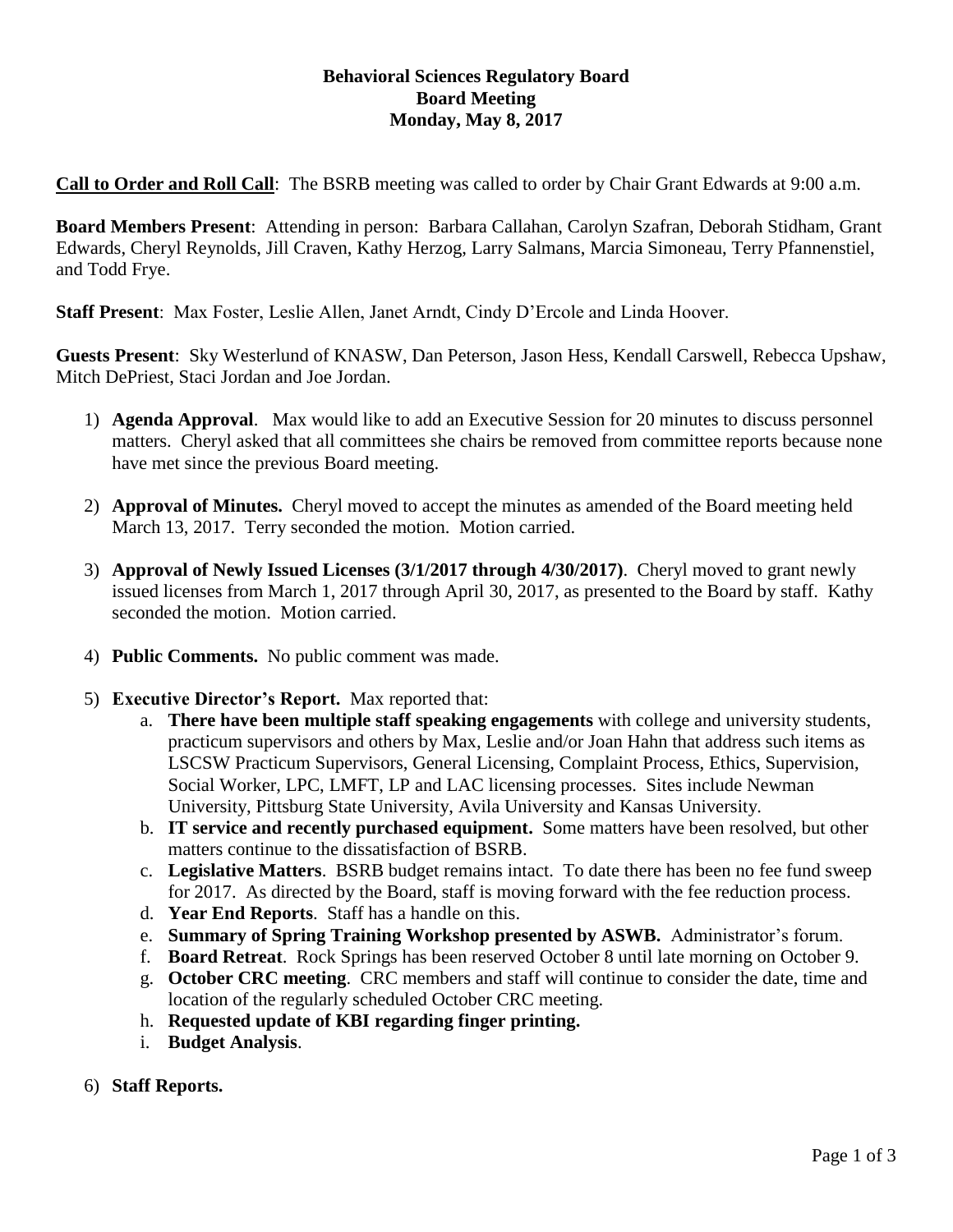- a. Leslie followed up with the Board of Healing Arts regarding the request from a licensee to form an LLC and name it Integrated Medicine. BSRB staff will refer the applicant to the Board of Healing Arts.
- b. Leslie renewed the issue of what is required of an applicant or licensee who requests to change their name. Staff was referred to the Board of Healing Arts and the Board of Nursing websites. Cheryl moved the Board require legal documentation for change of legal name on a license. Barb seconded. Cheryl moved to amend the motion to leave it to staff to administer the process that is consistent with other agencies. Motion carried.
- 7) **Complaint Review Committee Report**. Terry reported that the CRC met in April 2017. The committee reviewed 26 cases of which four were CAOs and SPOs, six proposed diversions, one suspension, eight matters in which the facts did not support the allegations, three resulted in cautionary letters sent, one case required further investigation by Cindy who will take the matters back to CRC in June, two cases that resulted in subpoenas for licensees to appear, and one other action to return to CRC for discussion. Terry said that Cindy continues to do an excellent job on this difficult task.

## 8) **Professions Reports**

- a. **Psychology**. Barbara reported that the Psychology Advisory Committee met on April 17, 2017. The committee recommended and Grant appointed the following to serve on the LP Advisory Committee: Abby Callis, Carol Crane, Janine Kesterson and Douglas Wright. The next scheduled meeting was set for June 13, 2017.
- b. **Social Work**.Carolyn reported that the Social Work Advisory Committee met on March 29, 2017. Work continues in developing the LSCSW Supervisory Manual. Works continues to measure progress of clinical supervision for both the supervisor and supervisee. A new subcommittee was formed to research advancements in technology in both earning CEUs and supervision. The subcommittee is set to meet May 11, 2017. The next SW Advisory Committee meeting is scheduled for May 17, 2017.
- c. **Professional Counseling**. Todd reported that the Professional Counseling Advisory Committee met on March 13, 2017. This committee changed the clinical supervision 45-hour requirement to 15-hour to meet the July 1, 2017 statutory change. An Application for LCMFT Board-Approved Clinical Supervisor is being developed.
- d. **Master's Level Psychology**.Larry reported that the Master's Level Psychology Advisory Committee has not met since the March Board meeting. This committee will meet May 18, 2017 by phone conference.
- e. **Marriage and Family Therapy**. Terry reported that the Marriage and Family Therapy Advisory Committee was cancelled. Supervisors approved through AMFT will be approved as supervisors in Kansas. The committee will be putting together a supervision training program, hopefully through KMFT. Terry will reschedule the next LMFT Advisory Committee meeting.
- f. **Addiction Counseling**. Deb reported that the Addiction Counseling Advisory Committee met April 21, 2017. The committee recommended and Grant appointed Shane Hudson and Justin Spiehs. This committee will meet June 16, 2017.

## 9) **Old Business**

a. **Video Conferencing Presentation.** Deb set the context of why video conferencing is an important topic to discuss. Dan Peterson will take us through the research and effectiveness of video supervision. The rest of the team of presenters included Jason Hess and Kendall Carswell.

## 10) **New Business**.

a. **Joseph Jordan, LMSW applicant.** Mr. Jordan commented regarding the application process.